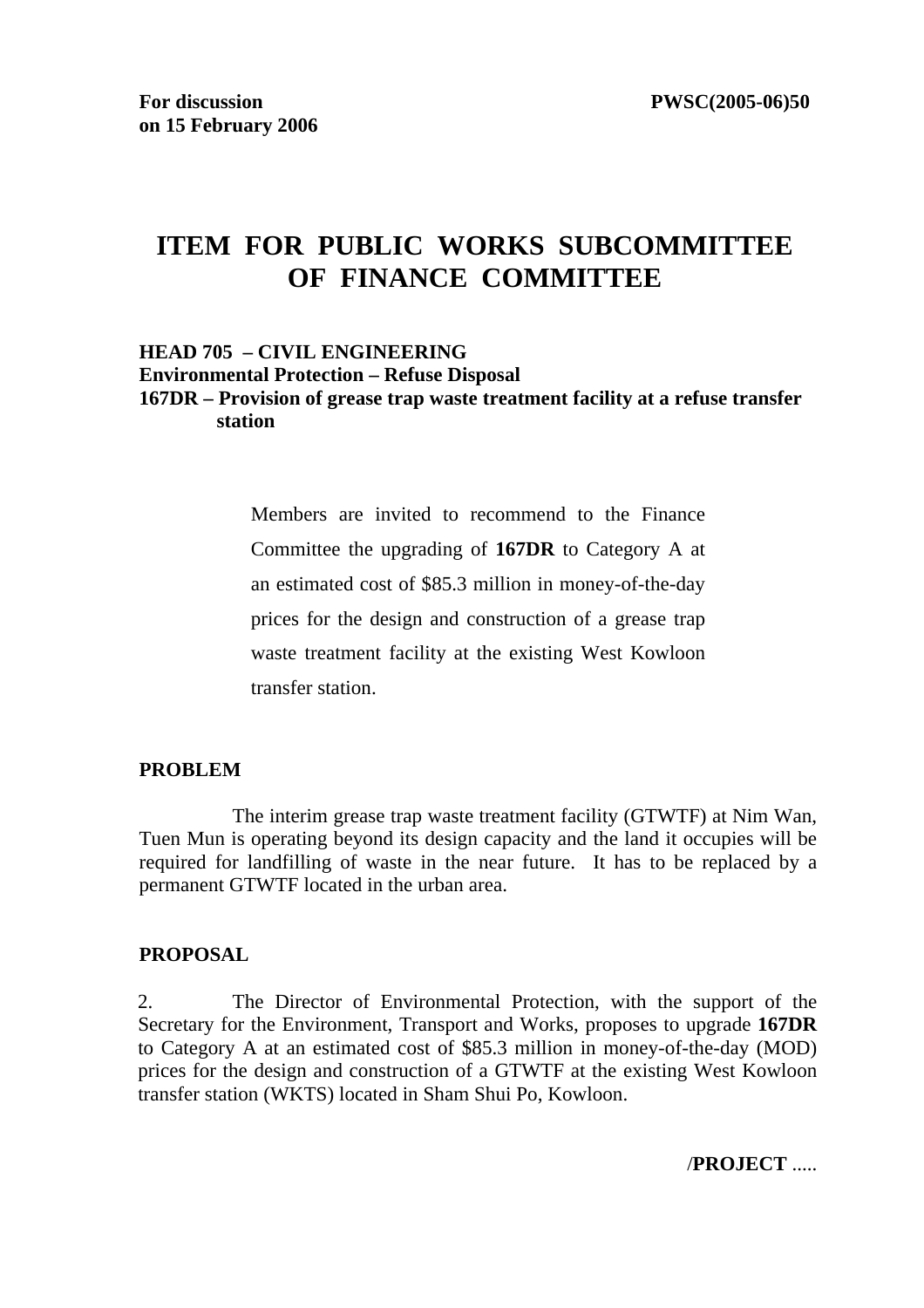### **PROJECT SCOPE AND NATURE**

- 3. The scope of the project comprises
	- (a) design of the facilities for the reception, treatment, recovery and disposal of grease trap waste (GTW);
	- (b) civil engineering works including piling and foundation works;
	- (c) building works including construction of a control room, a store for chemical reagents and a new floor on top of the existing transformer rooms;
	- (d) modification of existing waste reception facilities at WKTS and provision of new facilities for reception, unloading, treatment, as well as recovery of oil and grease of GTW;
	- (e) modification of the existing wastewater treatment plant at WKTS and construction of a new wastewater treatment plant and ancillary facilities; and
	- (f) electrical and mechanical equipment comprising building services installations, fire services installations and utilities required.

The proposed GTWTF will be located completely within the boundary of the existing WKTS. Its location is shown in Enclosure 1. We plan to commence the proposed works in June 2006 for completion in May 2007.

## **JUSTIFICATION**

4. At present, all GTW is delivered to the interim GTW treatment facility located in West New Territories landfill at Nim Wan, Tuen Mun for treatment before it is disposed of at the landfill.

5. The interim facility is operating in an overloaded condition as its design capacity is only 250 tonnes per day while the average intake of the interim facility was around 400 tonnes per day in 2005. This could lead to a deterioration of the environmental conditions under which the interim facility is expected to operate and eventually it would fail to meet the effluent discharge standards. It will no longer be able to provide any services when the site is required for

/landfilling .....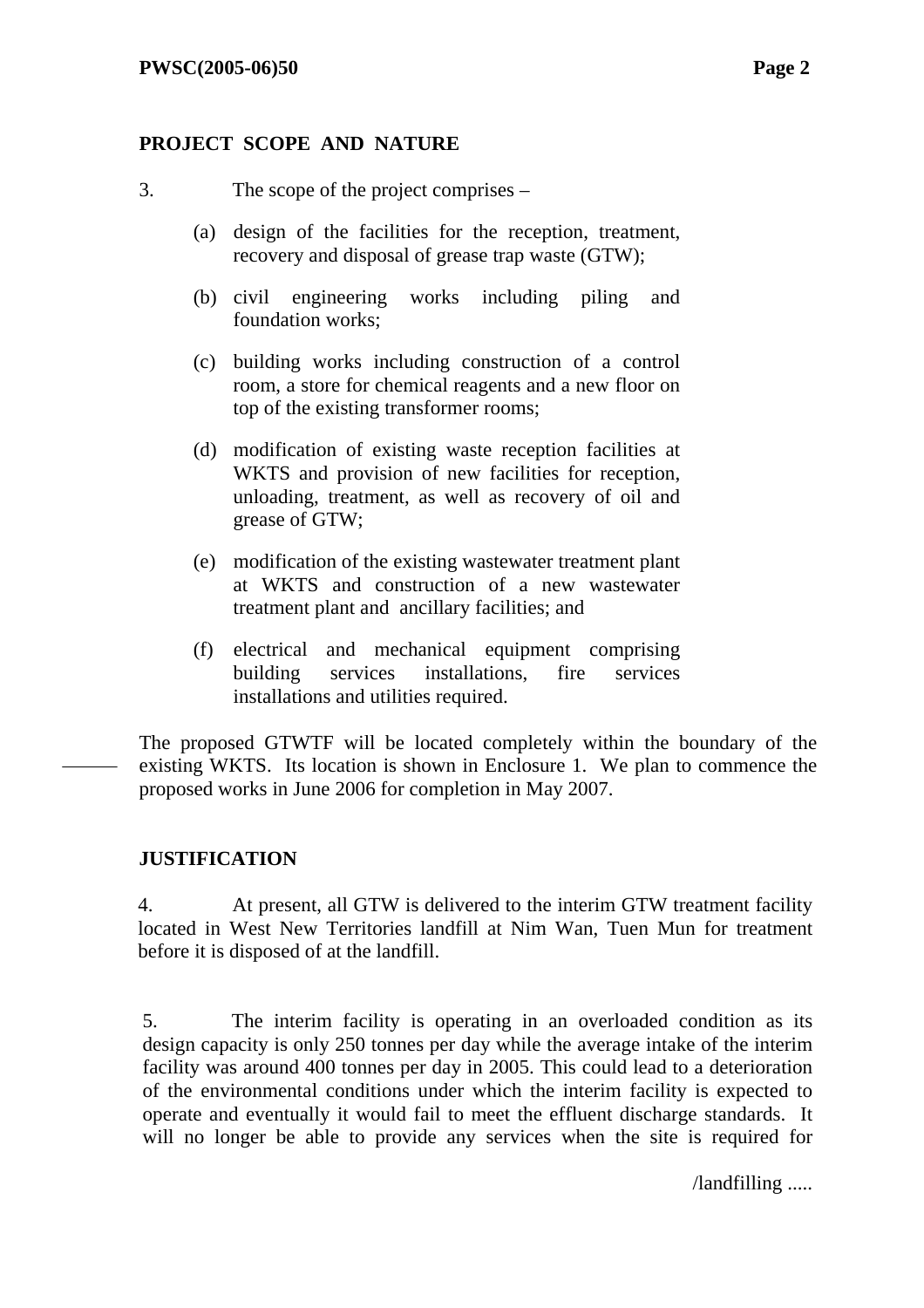landfilling of waste in the near future. Moreover, its location at Nim Wan is remote and inconvenient for GTW collectors. The GTW treated by the interim facility is also not ready for reuse and has to be disposed of at the landfill after mixing with pulverised fuel ash.

6. The design capacity of the proposed facility will be 450 tonnes per day which, with further modification in future, could be increased to sustain GTW treatment of 500 tonnes per day. We propose to provide GTWTF in an operating refuse transfer station (RTS) because utilising the existing infrastructural support available at an operating RTS, including reception and loading areas, odour control units etc will reduce environmental impacts and achieve cost savings in the new facility. As most GTW is generated and collected in the urban area, locating the permanent GTWTF at an urban RTS would minimise the transportation distance of GTW. Amongst the five RTS in the urban area, two of them do not have sufficient space for the construction of GTWTF and the site of a RTS may be resumed for other uses. As a result, WKTS and Sha Tin transfer station were identified as the best available sites for the permanent GTWTF and their contractors were invited to submit proposals in November 2004. The proposals were evaluated using preapproved criteria by an assessment panel. The proposal submitted by the contractor of the WKTS achieved a higher score and was therefore selected.

7. The operating cost of the proposed facility at WKTS (around HK\$66.69/tonne) is much lower than the current operating cost of the interim facility (around HK\$150/tonne). Based on the current GTW intake of 400 tonnes per day, there will be a saving of around HK\$12 million per annum by operating the proposed GTWTF when compared to the interim facility.

8. The contractor of WKTS will make use of its existing waste reception and weighing facilities for reception of GTW collection road tankers. The whole GTW unloading operation will be carried out within the existing waste tipping hall which is fully enclosed and under negative air pressure. The air in the tipping hall will be cleaned by an efficient air scrubbing system prior to discharge to the atmosphere to minimise any odour impact to the environment. The wastewater in the GTW will be properly treated in a wastewater treatment system before discharge to foul sewer.

9. The proposed treatment facility will recover the oil and grease from GTW for reuse. The GTW unloaded from the collection tankers will be processed in a treatment system where the oil and grease in GTW will be concentrated into a semi-solid state which can then be recovered for reuse as an alternative industrial fuel, hence reducing reliance on fossil fuel.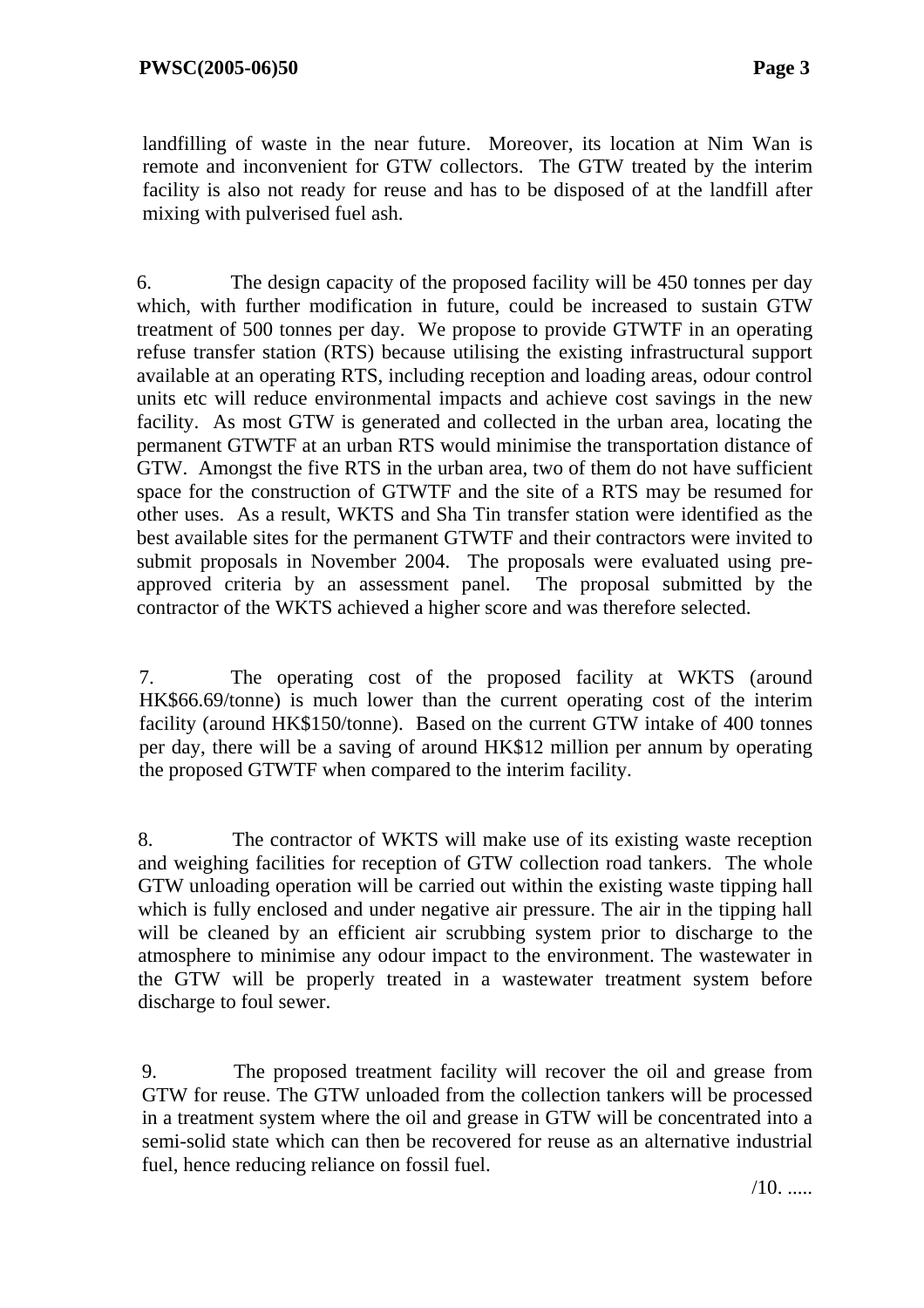10. An outline of the oil and grease recovery process is shown in Enclosure 2. The end product, i.e. recovered oil and grease, is essentially a purified animal and vegetable oil/fat concentrate containing mainly organic fatty acids. Because of its high calorific value, it can be used as an alternative biofuel in replacing fossil fuel. Due to its food origin, the sulphur content of the recovered oil and grease is much lower than that of industrial fuel used in Hong Kong and thus the use of it as a replacement fuel can reduce the emission of sulphur oxides. The recovered oil and grease has been successfully used as an alternative fuel replacing liquid fossil fuel in industrial furnances in France.

11. Based on the current GTW intake of 400 tonnes per day, we estimate that the proposed facility should be able to recover approximately 15 tonnes of recovered oil and grease for reuse on a daily basis (noting that the water content of GTW is over 90%). The recovered oil and grease will be sold to potential users by the contractor on a commercial basis. In the contract that we will enter with the contractor of WKTS, we will require the contractor to pay a royalty to the Government as a percentage of the net profit arising from the sale of the recovered oil and grease. We will negotiate the contract terms with the contractor of WKTS after funding approval. In addition, we are currently exploring the potential outlets (e.g. for installations at other waste facilities) for reusing the recovered oil and grease. We will ensure that the contractor can find suitable outlets to reuse the recovered oil and grease and we will maintain an appropriate record of this utilisation.

### **FINANCIAL IMPLICATIONS**

12. We estimate the cost of the proposed works to be \$85.3 million in MOD prices (see paragraph 13 below), made up as follows –

|     |                                                                               | \$ million |
|-----|-------------------------------------------------------------------------------|------------|
| (a) | Design                                                                        | 4.5        |
| (b) | Civil engineering works                                                       | 22.8       |
| (c) | <b>Building works</b>                                                         | 10.5       |
| (d) | GTW reception, unloading,<br>treatment, oil and grease recovery<br>facilities | 18.9       |
| (e) | Wastewater treatment and ancillary<br>facilities                              | 19.7       |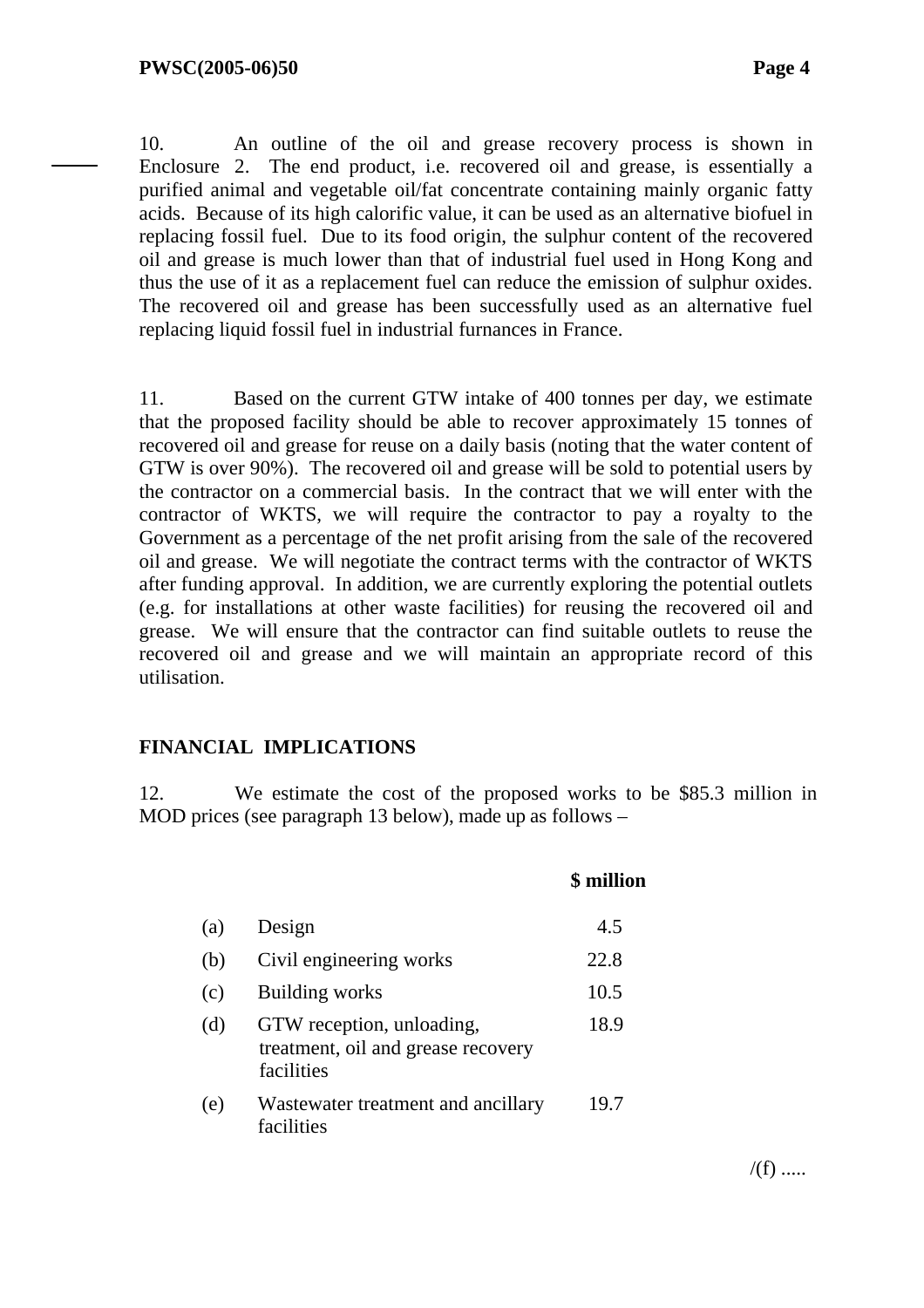|     |                                        | \$ million |                                |
|-----|----------------------------------------|------------|--------------------------------|
| (f) | Electrical and mechanical<br>equipment | 7.7        |                                |
| (g) | Independent assessor's fees            | 0.8        |                                |
| (h) | Contingencies                          | 0.3        |                                |
|     | Sub-total                              | 85.2       | (in September)<br>2005 prices) |
| (i) | Provision for price adjustment         | 0.1        |                                |
|     | Total                                  | 85.3       | (in MOD prices)                |
|     |                                        |            |                                |

13. Subject to approval, we will phase the expenditure as follows –

| Year          | \$ million<br>(Sept 2005) | Price adjustment<br>factor | \$ million<br>(MOD) |
|---------------|---------------------------|----------------------------|---------------------|
| $2007 - 2008$ | 80.9                      | 1.00125                    | 81.0                |
| $2008 - 2009$ | 4.3                       | 1.00125                    | 4.3                 |
|               | 85.2                      |                            | 85.3                |

14. We intend to implement the project under a design-build-and-operate contract arrangement. We have derived the MOD estimates on the basis of the Government's latest forecast of trend rate of change in prices of public sector building and construction output for the period 2007 to 2009.

15. Subject to approval of funding, we will enter into a Supplementary Agreement (SA) with the contractor of WKTS. We will pay the contractor the full capital costs for the design and construction work only when the contractor has satisfactorily commissioned the facility. The design and construction part of the SA would be on a fixed-price lump-sum basis. The Government will pay the contractor the operating charges of the facility by monthly instalments in arrears.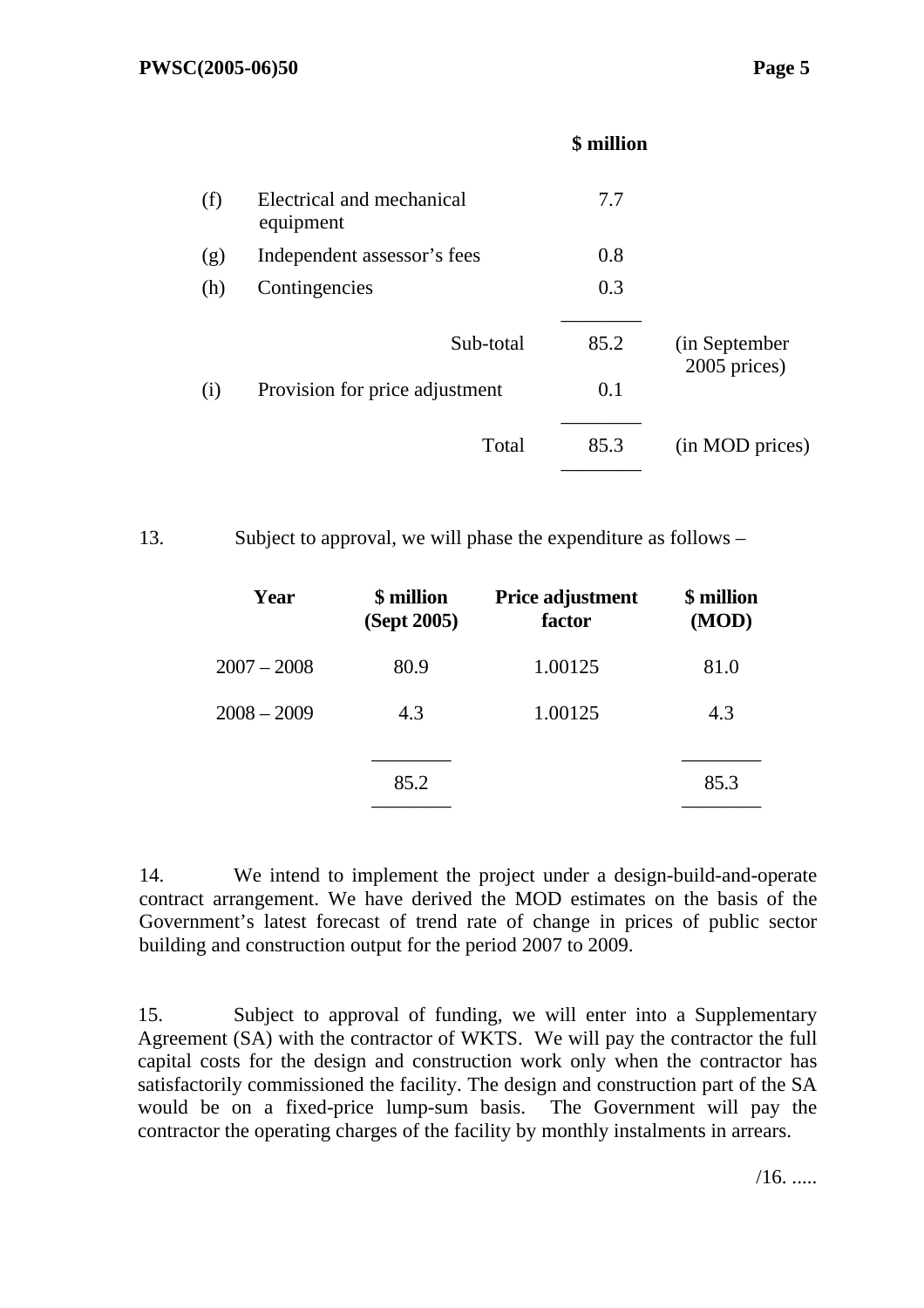16. We estimate the annual recurrent expenditure arising from this project will be about \$9.7 million.

17. The contract management and supervision of the design, construction and operation of the GTWTF will be undertaken by the existing EPD staff currently overseeing the contract of WKTS. No additional staff and other recurrent costs will be required.

# **PUBLIC CONSULTATION**

18. On 3 November 2005, we consulted the Environment and Food Committee of the Sham Shui Po District Council on the project. Members had no objection to the proposed project.

19. We have also informed all the GTW collectors registered with the EPD of our plan to replace the interim facility in Tuen Mun by a permanent facility located in the WKTS at Sham Shui Po. They did not express objection to the proposal.

20. On 23 January 2006, we consulted the Legislative Council Panel on Environmental Affairs on the proposal. Members supported the proposal, and requested more information on the possible sale of the recovered oil and grease, the need to charge for the use of the GTWTF, the mandatory requirement for waste producers to deliver GTW to the GTWTF and the need for an additional facility. The supplementary information was circulated to the Panel on 7 February 2006.

## **ENVIRONMENTAL IMPLICATIONS**

21. The proposed GTWTF constitutes a material change to an exempted project (i.e. the WKTS). It requires an environmental permit under the Environmental Impact Assessment (EIA) Ordinance (Cap. 499) for the construction and operation of the GTWTF. Having regard to the project profile, the Director of Environmental Protection is satisfied that the impact of the project and the mitigation measures meet the requirements of the Technical Memorandum on EIA Process. The permission to apply directly for an environmental permit was granted on 9 January 2006 with conditions. We shall implement the environmental mitigation measures set out in the project profile and as required by the Director of Environmental Protection. We have included in the project estimate \$2.4 million in September 2005 prices for implementation of the environmental mitigation measures.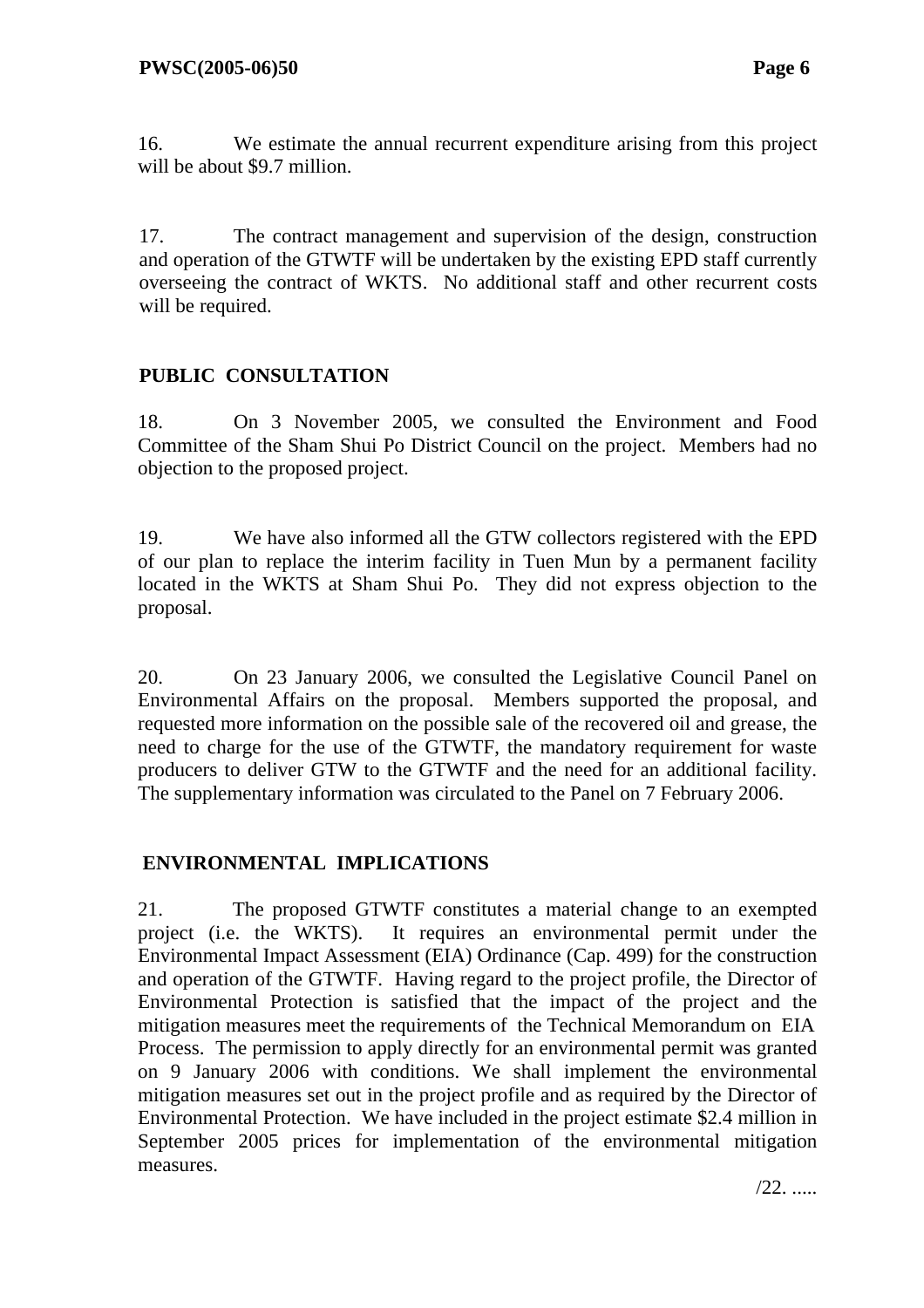22. During the design and construction stages, we will require the contractor to appoint an independent assessor, with Government's agreement, to ensure that the facility complies with the contract requirements. During the contract period, we will withhold payment to the contractor if there is any non-compliance with the required environmental standards. In addition, we will control dust, noise and site run-off nuisance during construction to within established standards and guidelines through the implementation of mitigation measures in the relevant works contract.

23. We will require the contractor to consider measures in the planning and design stages to reduce the generation of construction and demolition (C&D) materials where possible. In addition, we will require the contractor to reuse inert C&D materials in other suitable construction sites as far as possible, in order to minimise the disposal of inert C&D materials at public fill reception facilities. We will encourage the contractor to maximise the use of recycled or recyclable C&D materials, as well as the use of non-timber formwork to further minimise the generation of construction waste.

24. We will also require the contractor to submit a waste management plan (WMP) for approval. The WMP will include appropriate mitigation measures to avoid, reduce, reuse and recycle C&D materials. We will ensure that the day-today operations on site comply with the approved WMP. We will control the disposal of public fill, C&D materials and C&D waste to public fill reception facilities, sorting facilities and landfills respectively through a trip-ticket system. We will require the contractor to separate public fill from C&D waste for disposal at appropriate facilities. We will record the disposal, reuse and recycling of C&D materials for monitoring purposes.

25. We estimate that the project will generate about 570 tonnes of C&D materials. Of these, we will deliver 285 tonnes (50%) to public fill reception facilities<sup>1</sup> for subsequent reuse, and 57 tonnes (10%) to sorting facilities in order to retrieve the inert portion for reuse as public fill. In addition, we will dispose of 228 tonnes (40%) at landfills. The total cost for accommodating C&D materials at public fill reception facilities and landfill sites, together with the cost for handling

 $/$ the  $\ldots$ 

\_\_\_\_\_\_\_\_\_\_\_\_\_\_\_\_\_\_\_\_\_\_\_\_\_\_\_\_\_\_\_\_\_\_\_\_\_\_\_\_\_\_\_\_\_\_\_\_\_\_\_\_\_\_\_\_\_\_\_\_\_\_\_\_\_\_\_\_\_\_\_\_\_\_\_\_\_\_\_\_\_\_\_\_\_\_

<sup>1</sup> Sorting facilities and public fill reception facilities are specified in Schedule 3 and Schedule 4 respectively of the Waste Disposal (Charges for Disposal of Construction Waste) Regulation. Disposal of public fill in public fill reception facilities requires a licence issued by the Director of Civil Engineering and Development.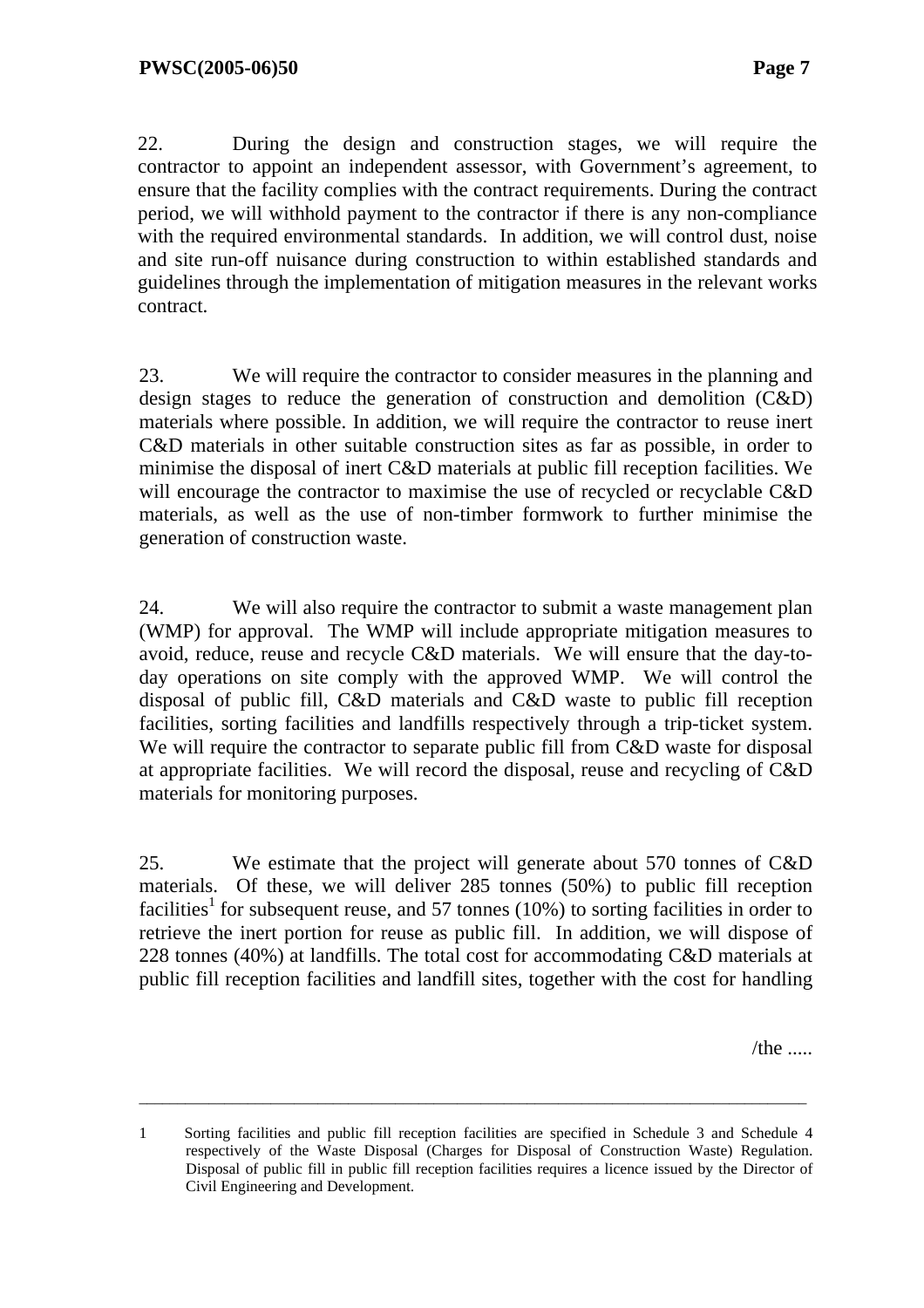the materials at sorting facilities is estimated to be \$41,895 for this project (based on an unit cost of \$27/tonne for disposal at public fill reception facilities,  $$100$ /tonne at sorting facilities and  $$125$ /tonne<sup>2</sup> at landfills).

26. This project will also bring about additional environmental benefits as the new facility is designed to recover oil and grease which has a high calorific value for beneficial reuse such as industrial fuel to replace fossil fuel. Moreover, since the new GTWTF is located in the urban area, it will not be necessary for GTW collectors to transport GTW all the way from the urban areas to Tuen Mun for disposal and thus the road traffic associated with the transportation of GTW will be reduced. We estimate that 90% of the collection journeys will be significantly shorter as a result of the relocation of the GTWTF. Air pollutants emitted by GTW collection vehicles will also be reduced because of the shorter haulage distance.

# **LAND ACQUISITION**

27. The project does not require any land acquisition.

# **BACKGROUND INFORMATION**

28. Grease traps are installed at restaurants and food processing establishments to separate cooking oils and animal fats from sewage flow because oil and grease will clog sewers and affect the treatment processes of government sewage treatment plants. The oil and grease intercepted has to be removed regularly to ensure the proper functioning of the grease traps. Currently, 71 collectors are registered with the EPD for the collection of GTW. The waste collected has a high water content (over 90%), as well as some oil and grease and other food debris.

29. We included **167DR** in Category B in January 2005.

30. The proposed works will not involve any tree removal and/or planting proposals.

/31. .....

\_\_\_\_\_\_\_\_\_\_\_\_\_\_\_\_\_\_\_\_\_\_\_\_\_\_\_\_\_\_\_\_\_\_\_\_\_\_\_\_\_\_\_\_\_\_\_\_\_\_\_\_\_\_\_\_\_\_\_\_\_\_\_\_\_\_\_\_\_\_\_\_\_\_\_\_\_\_\_\_\_\_\_\_\_\_

<sup>2</sup> This estimate has taken into account the cost for developing, operating and restoring the landfills after they are filled and the aftercare required. It does not include the land opportunity cost for existing landfill sites (which is estimated at \$90/m<sup>3</sup>), nor the cost to provide new landfills, (which is likely to be more expensive) when the existing ones are filled.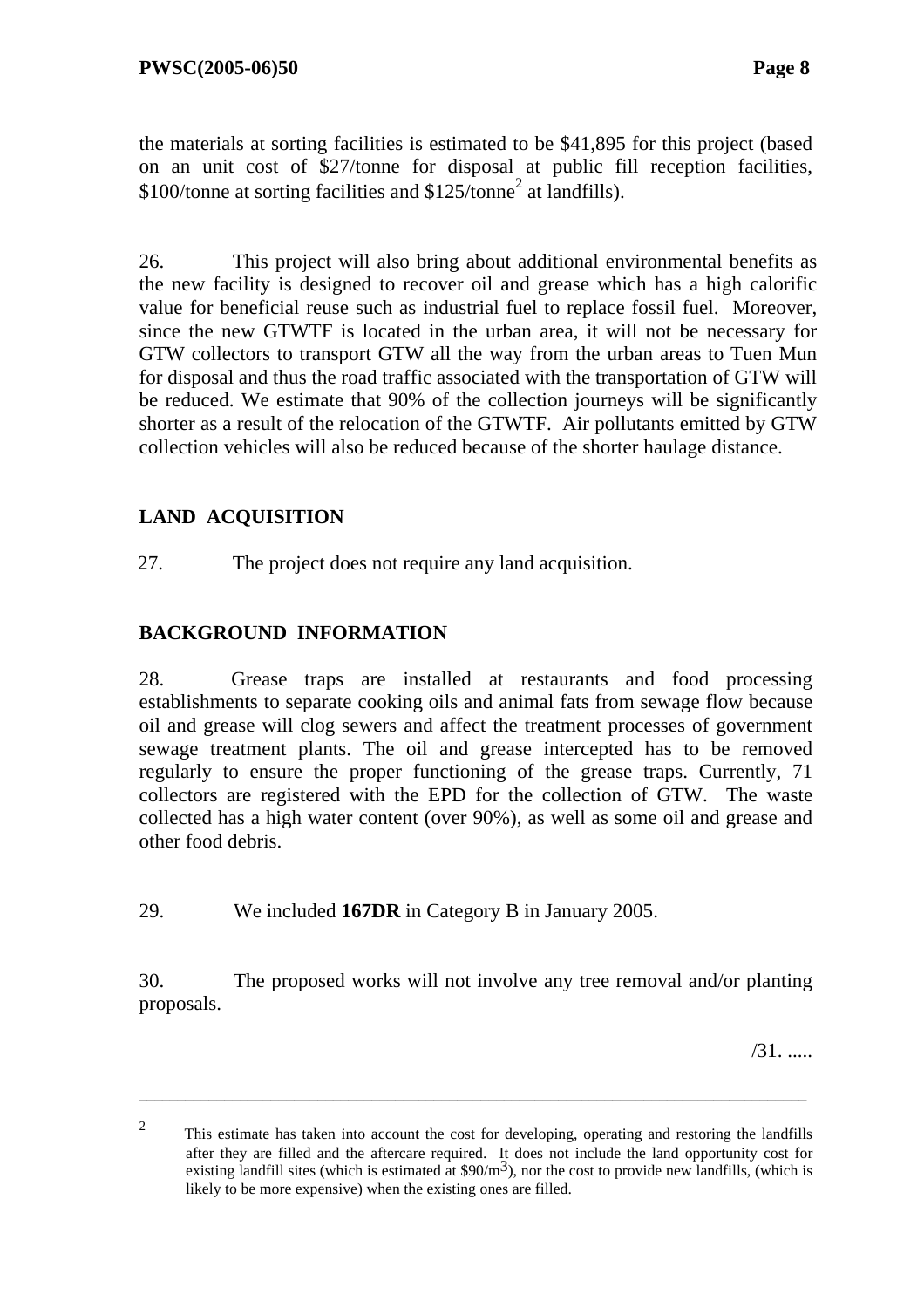31. We estimate that the proposed project will create 98 jobs (8 professional/technical staff and 90 labourers), totalling 980 man-months during the design and build stage, and will provide 7 jobs (7 labourers) during the operation stage.

-------------------------

Environment, Transport and Works Bureau February 2006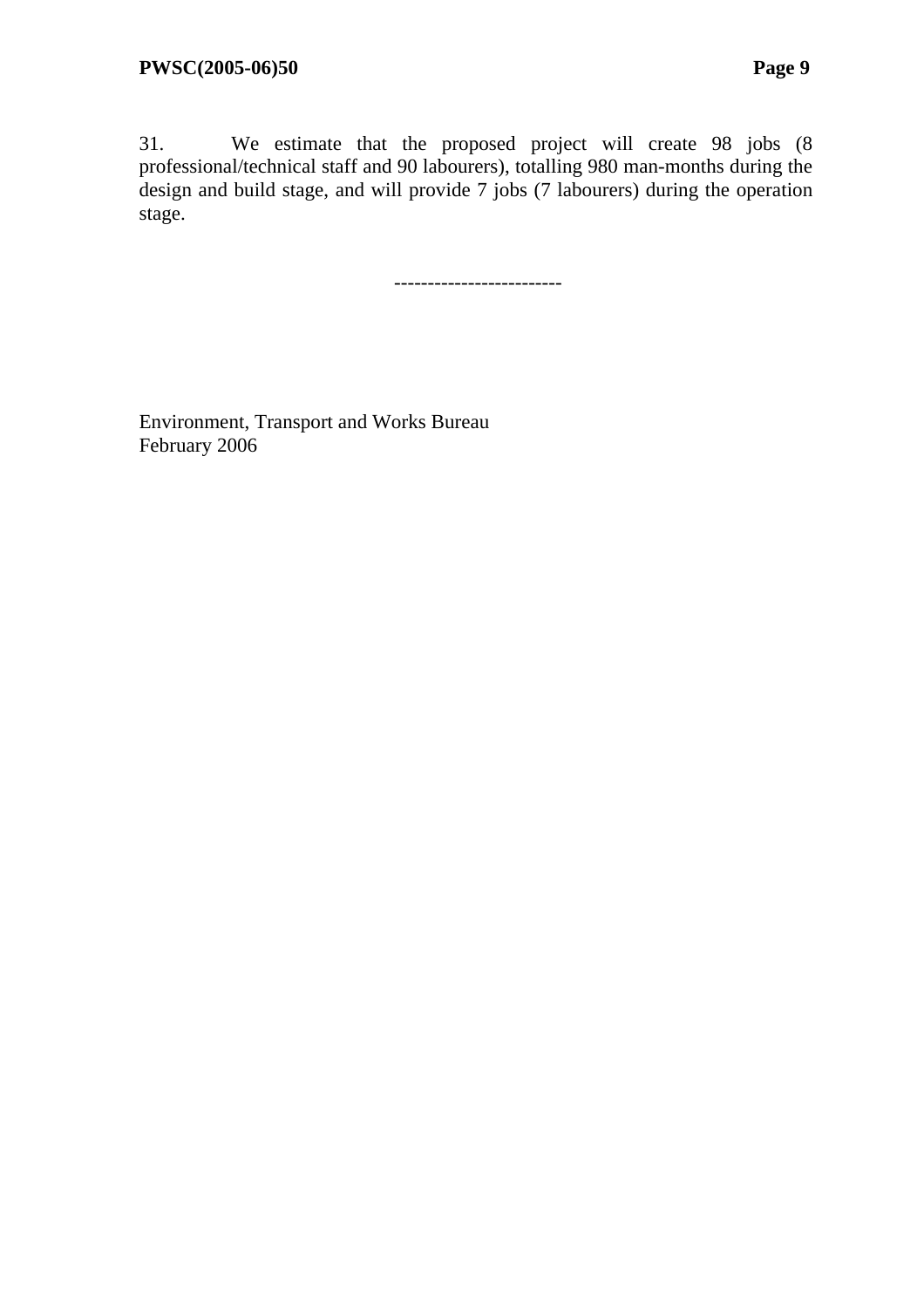# Enclosure 1 to PWSC(2005-06)50